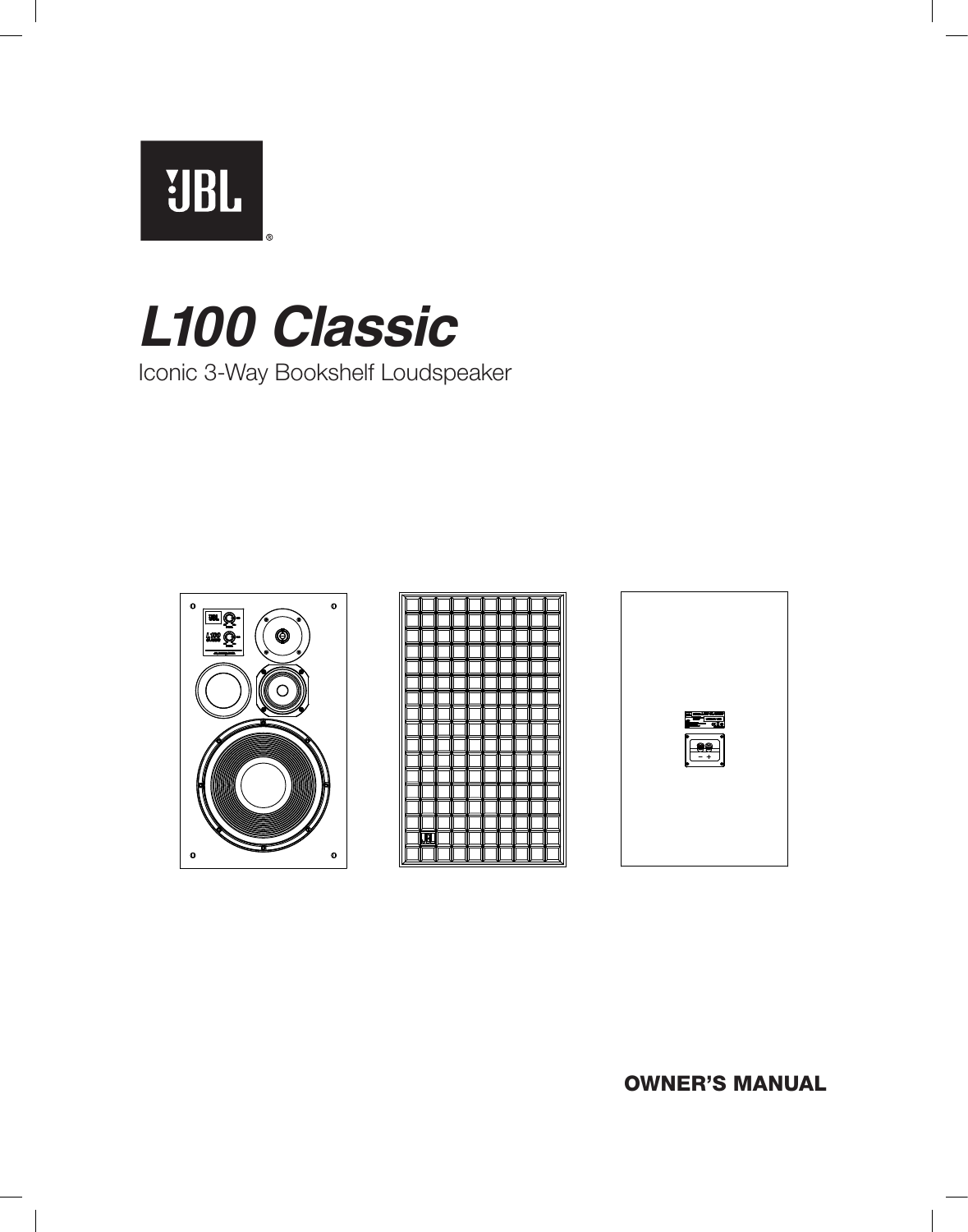## INTRODUCTION

Thank you for purchasing the **JBL® L100 Classic 3-Way Loudspeaker**

For more than 70 years, JBL has been providing audio equipment for concert halls, recording studios and movie theaters around the world and has become the trusted choice of leading recording artists and sound engineers. The legendary JBL 4310 professional studio monitor helped produce many of the most popular albums of the 1960s and '70s. The 4310 was the inspiration for the L100 home audio loudspeaker introduced in 1970, which became JBL's all-time best selling speaker. The L100 Classic is a modern interpretation of the original L100.

The new L100 Classic honors this storied legacy with its iconic 12-inch (300mm) 3-way configuration, but with all-new drivers, crossover network, enclosure, and features to bring the design up to the highest 21st-century performance standards. Utilizing a compact monitor-type footprint, the L100 Classic features advanced JBL transducers including the JW300PW-8 Pure Pulp cone woofer, the 105H-1 Polymer-coated Pure Pulp cone midrange, and the JT025TI1-4 Titanium tweeter.

The L100 Classic retains all of the performance attributes that endeared the original L100 to listeners in the '70's and '80s, such as exceptional dynamic range and contrast, clean and effortless high output, and precise high impact bass. The updated L100 Classic adds even greater detail resolution across the full bandwidth, lower distortion and more lifelike stereo imaging, particularly off-axis. The L100 Classic is sure to become a new legend among music lovers everywhere.

## PACKAGE CONTENTS

- One L100 Classic loudspeaker
- One Quadrex foam grille
- One L100 Classic Owner's Manual

# PLACEMENT AND POSITIONING

#### *CAUTION: The L100 Classic weighs 58.8 lb. (26.7 kg) each. Before placing the speaker on a shelf or platform, be sure that it is sturdy enough to support the speaker's weight.*

Before deciding where to place your speakers, survey your room and think about placement, using the illustration below as a guide.

- Avoid placing the speakers near power amplifiers, heat registers or other objects that generate large amounts of heat.
- Do not place the speakers in very humid or dusty places.
- Do not place the speakers in direct sunlight or where they will be exposed to other intense light.
- For best results, place the speakers 6–8 feet (1.8-2.4m) apart. If you set the speakers farther apart than this, angle them toward the listening position.
- The speakers will produce the most accurate stereo soundstage when the angle between the listener and the speakers is between 40 and 60 degrees.

• Generally, bass output will increase as the speaker is



- moved closer to a wall or corner. For best performance, we recommend that you place the speakers at least 20 inches (50cm) away from the sidewalls.
- The speaker will yield the best stereo imaging when oriented vertically.
- The L100 Classic may be stand mounted with optional JBL metal stands (model JBL JS-120, sold separately) that angle the speaker upward.
- If not using the optional stands with built-in angle, then we recommend you to position each speaker so that its tweeter is approximately at ear level.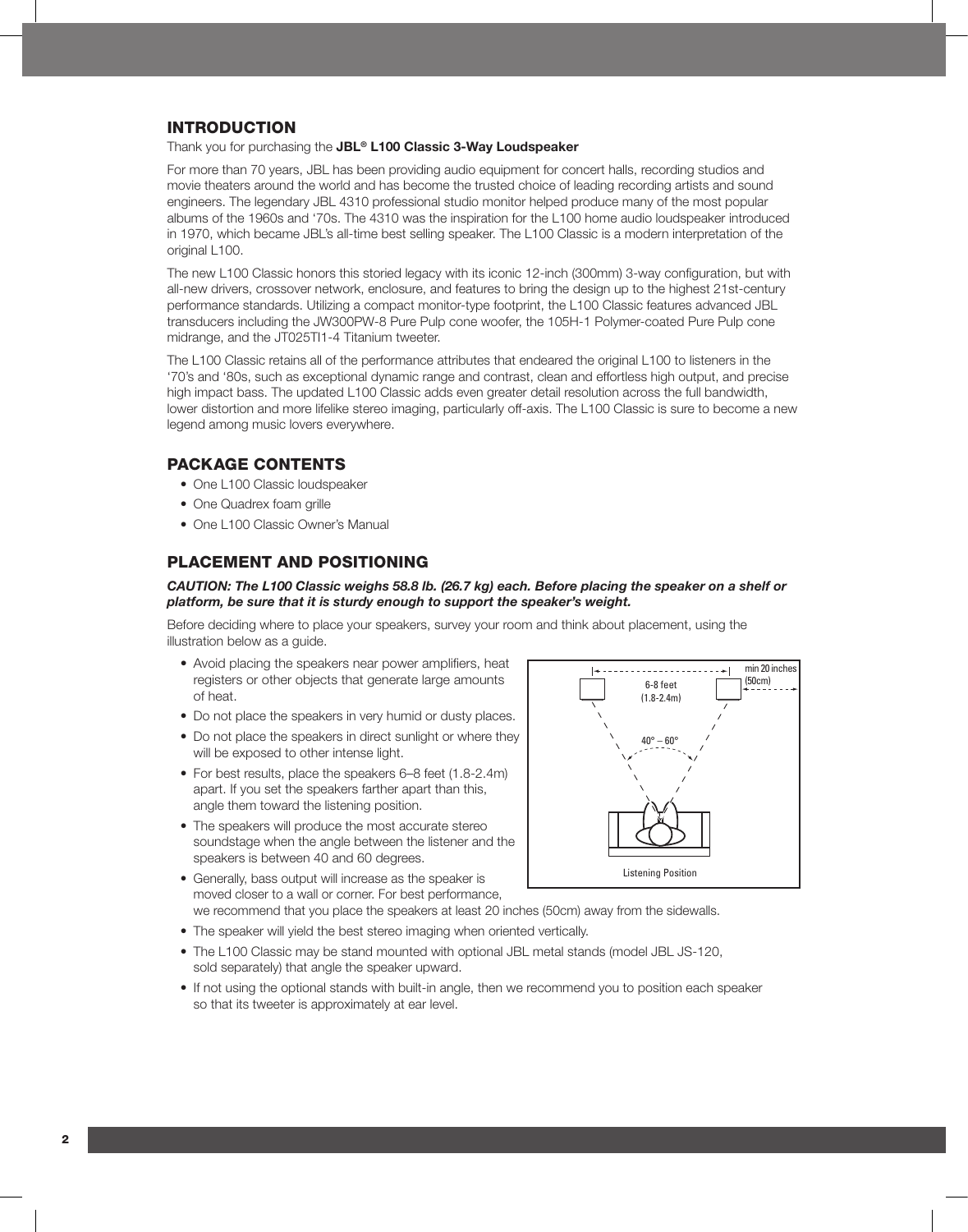# CONNECTIONS

*CAUTION: Make sure that all of the system's electrical components are turned OFF (and preferably unplugged from their ac outlets) before making any connections.*

Speakers and amplifiers have corresponding positive and negative ("+" and "–") connection terminals. The L100 Classic has color-coded connection terminals. The "+" terminal is red, while the "–" terminal is black. See the illustration on the right.

The L100 Classic is designed so that a positive voltage at the "+" (red) terminal will cause the speaker drivers to move outward (toward the room).

We recommend using a high-quality speaker cable with polarity coding. The side of the wire with a ridge or other coding is usually considered positive polarity ("+").

To ensure proper polarity, connect each "+" terminal on the back of the amplifier or receiver to the respective "+" (*red*) terminal on each speaker. Connect the "–" (*black*) terminals in a similar way. See your receiver or amplifier's owner's manual to confirm its connection procedures.

# BASIC SINGLE-WIRE CONNECTION

Connect the amplifier to each speaker as shown in the illustration on the right.

*IMPORTANT: Do not reverse polarities (i.e., "+" to "–" or "–" to "+") when making connections. Doing so will cause poor stereo imaging and diminished bass performance.*

The L100 Classic's gold-plated speaker terminals can accept a variety of wire connector types: bare wire, spade connectors, pin connectors and banana connectors.

### **USING BARE WIRE OR PIN CONNECTORS:**

**IMPORTANT:** Make sure that the (+) and (-) wires or pins do not touch each other or the other terminal. Touching cables can cause a short circuit that can damage your receiver or amplifier.

## **USING SPADE CONNECTORS:**

**IMPORTANT:** Make sure the (+) and (-) spade connector blades do not touch each other or the other terminal. Touching blades can cause a short circuit that can damage your receiver or amplifier.

#### **USING BANANA CONNECTORS:**





A. Tighten Cap

B. Insert Banana Connector into Hole in Cap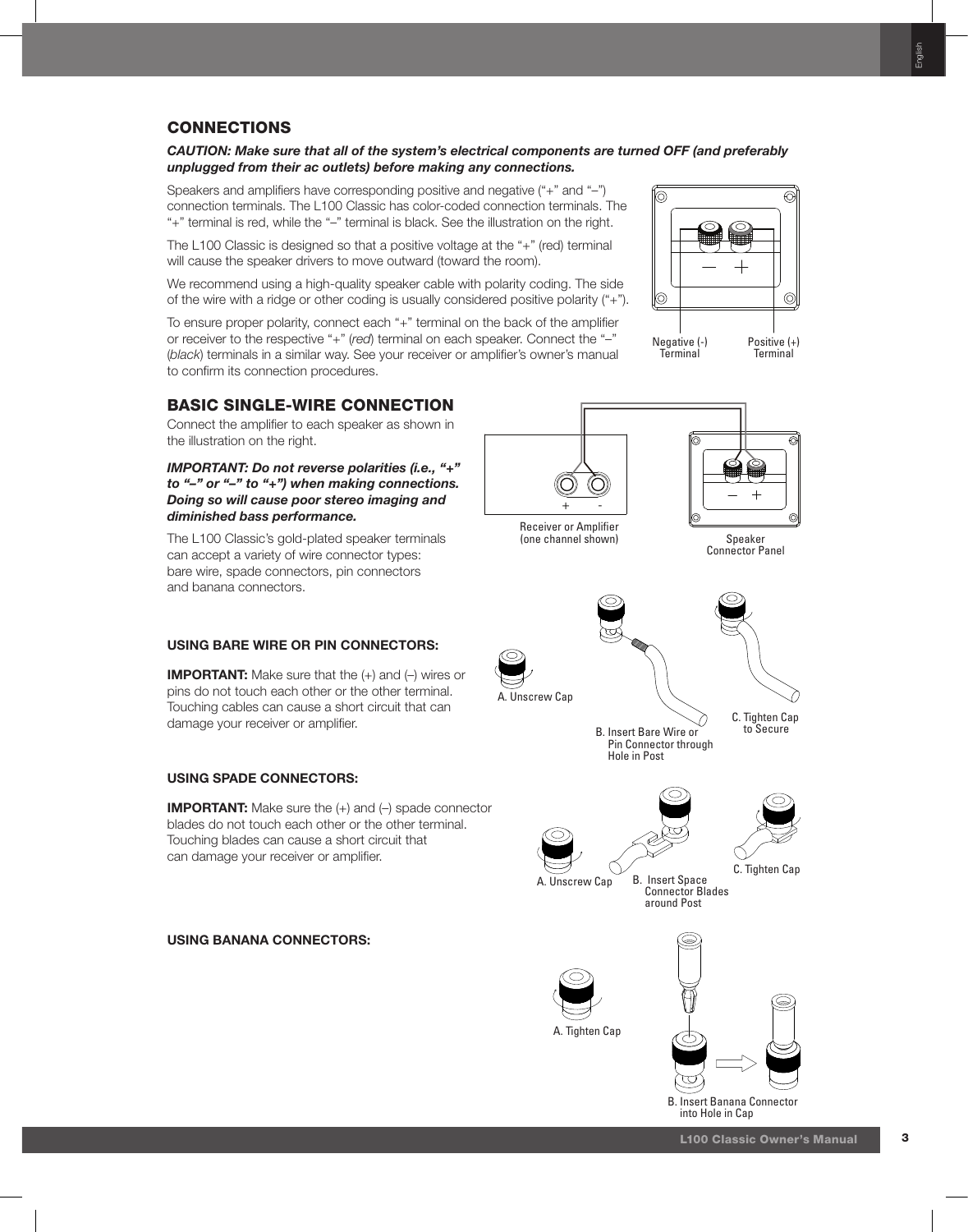# CONTROLS/ADJUSTMENTS

The L100 Classic has front-panel adjustments that let you balance the levels of the midrange driver (MF) and tweeter (HF) relative to the woofer.

You can use these controls to adjust the speaker's sound according to your room's acoustics, or your personal taste. The "0dB" default position is a good place to start. Whatever sounds best to you in your room is the right setting.

As with most speakers, after you start playing the L100 Classic it will take the drivers' suspensions several weeks to "break in" and achieve optimum performance. During this period, the balance between the woofer, midrange, and tweeter may change, so we recommend



that you adjust the midrange and tweeter controls again after the break-in period.

**NOTE:** There is a protective plastic film on the front control panel label that may be removed.

# CARING FOR YOUR SPEAKERS

- Wipe the cabinet with a clean, dry cloth to remove dust. Damp cloths or cleaning paper may dull the cabinet's finish.
- Do not use volatile liquids such as benzene, paint thinner, alcohol, etc., on the cabinet. Do not spray insecticide near the cabinet.
- To remove dust from the foam grille, use a vacuum cleaner set to low suction.
- Do *not* wash the grille in water.
- If the surfaces of the woofer and midrange cones become dusty, you can carefully sweep them clean with a soft, dry calligraphy brush or paintbrush. Do not use a damp cloth.
- NEVER touch *anything* to the tweeter dome.

| System Type                          | 3-way bookshelf loudspeaker                                                                                 |
|--------------------------------------|-------------------------------------------------------------------------------------------------------------|
| <b>Woofer</b>                        | 12-inch (300mm) Pure Pulp cone (JW300PW-8)                                                                  |
| Midrange                             | 5-1/4 inch (130mm) Polymer-coated, Pure Pulp cone (105H-1)                                                  |
| Tweeter                              | 1-inch (25 mm) Titanium dome with soft surround (JT025T11-4)                                                |
| Impedance                            | 4 ohms                                                                                                      |
| Recommended Amplifier Power          | 25-200 Watts RMS                                                                                            |
| Sensitivity (2.83V/1m)               | 90dB                                                                                                        |
| Frequency Response                   | 40Hz-40kHz (-6dB)                                                                                           |
| Crossover Frequencies                | 450Hz, 3.5kHz                                                                                               |
| Controls                             | Attenuators for MF and HF Drivers                                                                           |
| Connector Type                       | Five-way gold-plated Binding Posts                                                                          |
| Finish                               | Genuine walnut veneer enclosure with Quadrex foam grille in a<br>choice of Black, Burnt Orange or Dark Blue |
| Dimensions ( $H \times W \times D$ ) | 25.06" H x 15.34" W x 14.625" D<br>(636.6mm x 389.7mm x 371.5mm)                                            |
| Weight                               | 58.5 lb (26.7 kg) each                                                                                      |
|                                      |                                                                                                             |

### SPECIFICATIONS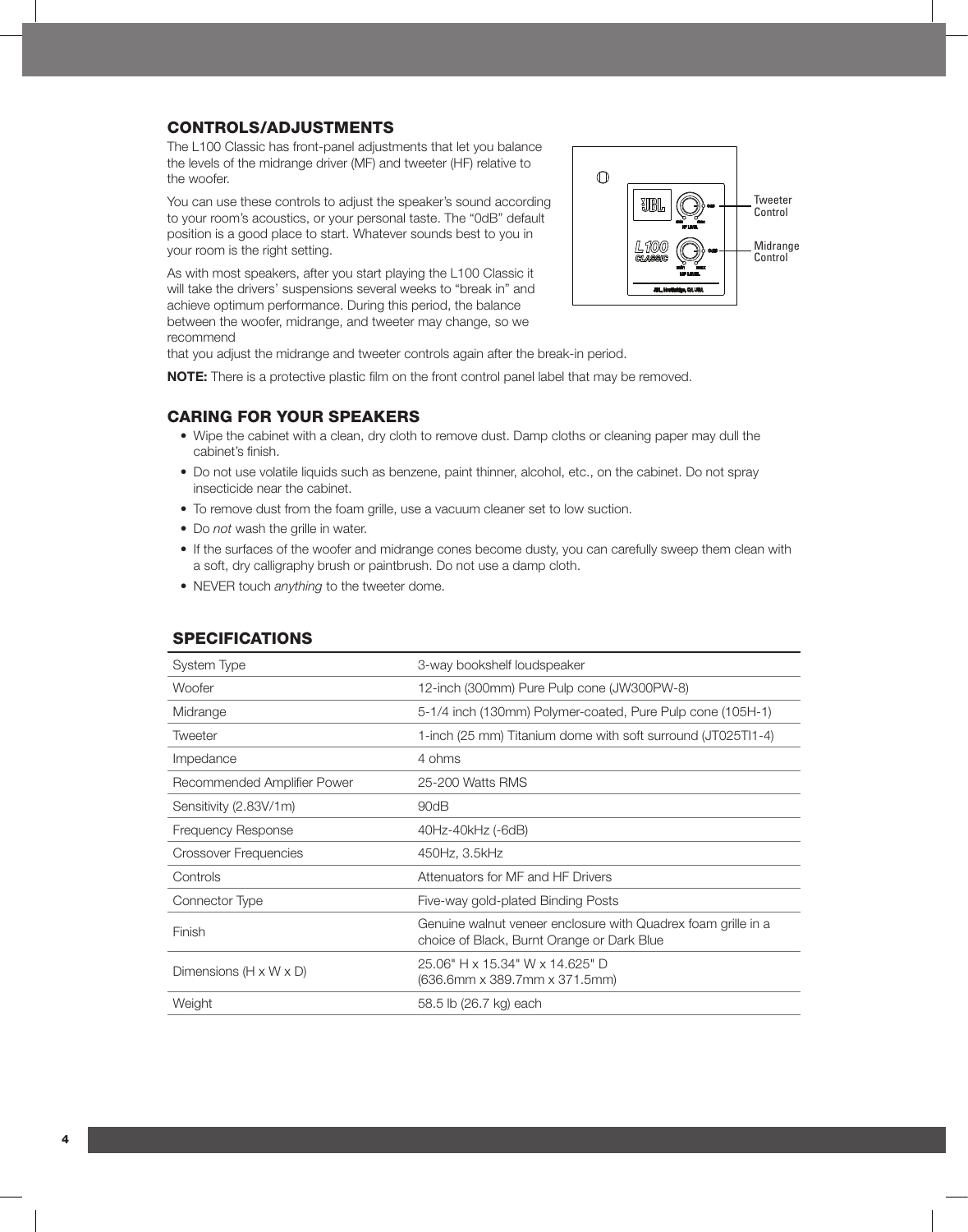Если вам требуется дополнительные версии руководства пользователя на других языках, посетите сайт<br>JBL.COM / JBLSYNTHESIS.COM. 別の言語に対応したユーザーマニュアルを読むには、JBL SYNTHESIS.COMにアクセスしてください。 사용자 설명서에 대한 추가 언어 지원은 JBL.COM / JBLSYNTHESIS.COM에서 확인하십시오 请访问 JBL.COM / JBLSYNTHESIS.COM 以获取其他语言版本的用户手册。 Visita JBL.COM / JBLSYNTHESIS.COM para obtener el manual de usuario de soporte en idiomas adicionales. Weitere Sprachfassungen der Bedienungsanleitung findest Du unter JBL.COM / JBLSYNTHESIS.COM. Si prega di visitare JBL.COM / JBLSYNTHESIS.COM per i manuali di istruzioni in altre lingue. Jos tarvitset ylimääräistä kieleen liittyvää tukea käyttöohjeesta, käy osoitteessa JBL.COM / JBLSYNTHESIS.COM. Gå ind på JBL.COM / JBLSYNTHESIS.COM for at se betjeningsvejledningen på flere sprog. Gå till JBL.COM / JBLSYNTHESIS.COM för mer information om språk i användarmanualen.

| Торговая марка:                 | <b>JBL</b>                                                                                                                                                                                                                                                                                                                                                                                                                          |  |  |  |  |
|---------------------------------|-------------------------------------------------------------------------------------------------------------------------------------------------------------------------------------------------------------------------------------------------------------------------------------------------------------------------------------------------------------------------------------------------------------------------------------|--|--|--|--|
| Назначение товара:              | Пассивная акустическая система                                                                                                                                                                                                                                                                                                                                                                                                      |  |  |  |  |
| Изготовитель:                   | Харман Интернешнл Индастриз Инкорпорейтед, США, 06901 Коннектикут, г.Стэмфорд,<br>Атлантик Стрит 400, офис 1500                                                                                                                                                                                                                                                                                                                     |  |  |  |  |
| Страна происхождения:           | Индонезия                                                                                                                                                                                                                                                                                                                                                                                                                           |  |  |  |  |
| Импортер в Россию:              | ООО "ХАРМАН РУС СиАйЭс", Россия, 127018, г. Москва, ул. Двинцев, д.12, к 1                                                                                                                                                                                                                                                                                                                                                          |  |  |  |  |
| Гарантийный период:             | 1 год                                                                                                                                                                                                                                                                                                                                                                                                                               |  |  |  |  |
| Информация о сервисных центрах: | www.harman.com/ru<br>тел. +7-800-700-0467                                                                                                                                                                                                                                                                                                                                                                                           |  |  |  |  |
| Срок службы:                    | 5 лет                                                                                                                                                                                                                                                                                                                                                                                                                               |  |  |  |  |
| Срок хранения:                  | не ограничен                                                                                                                                                                                                                                                                                                                                                                                                                        |  |  |  |  |
|                                 | Товар не подлежит обязательной сертификации                                                                                                                                                                                                                                                                                                                                                                                         |  |  |  |  |
| Дата производства:              | Дата изготовления устройства определяется по двум буквенным обозначениям из второй<br>группы символов серийного номера изделия, следующих после разделительного знака «-».<br>Кодировка соответствует порядку букв латинского алфавита, начиная с января 2010 года:<br>000000-МҮ0000000, где «М» - месяц производства (А - январь, В - февраль, С - март и т.д.) и «Ү»<br>- год производства (А - 2010, В - 2011, С - 2012 и т.д.). |  |  |  |  |

#### 产品中有害物质的名称及含量

|             |                                          | 有害物质或元素 |           |           |                 |               |                 |
|-------------|------------------------------------------|---------|-----------|-----------|-----------------|---------------|-----------------|
| 部件名称        | 目标部件                                     | 铅(Pb)   | 汞<br>(Hg) | 镉<br>(Cd) | 六价铬<br>(Cr(VI)) | 多溴联茉<br>(PBB) | 多溴二苯醚<br>(PBDE) |
| 电路板         | 印刷电路板, 电路板上的电子零件(不包括<br>特定电子零件), 内部相关连接线 | X       |           |           |                 |               |                 |
| 框体          | 外壳,面板,背板等                                |         |           |           |                 | 0             |                 |
| 特定电子零<br>部件 | 变压器, 保险丝, 大型电解电容, 电源插座                   | Χ       |           |           |                 |               |                 |
| 附件          | 电线, 说明书, 包装等                             | X       |           |           |                 |               |                 |

#### 本表格依据SJ/T 11364的规定编制

O: 表示该有害物质在该部件所有均质材料中的含量均在GB/T 26572 规定的限量要求以下。

X: 表示该有害物质至少在该部件的某一均质材料中的含量超出GB/T 26572规定的限量要求。

合格证



在中华人民共和国境内销售的电子电气产品上将印有"环保使用期"(EPuP)符号。 圆圈中的数字代表产品的正常环保使用年限。